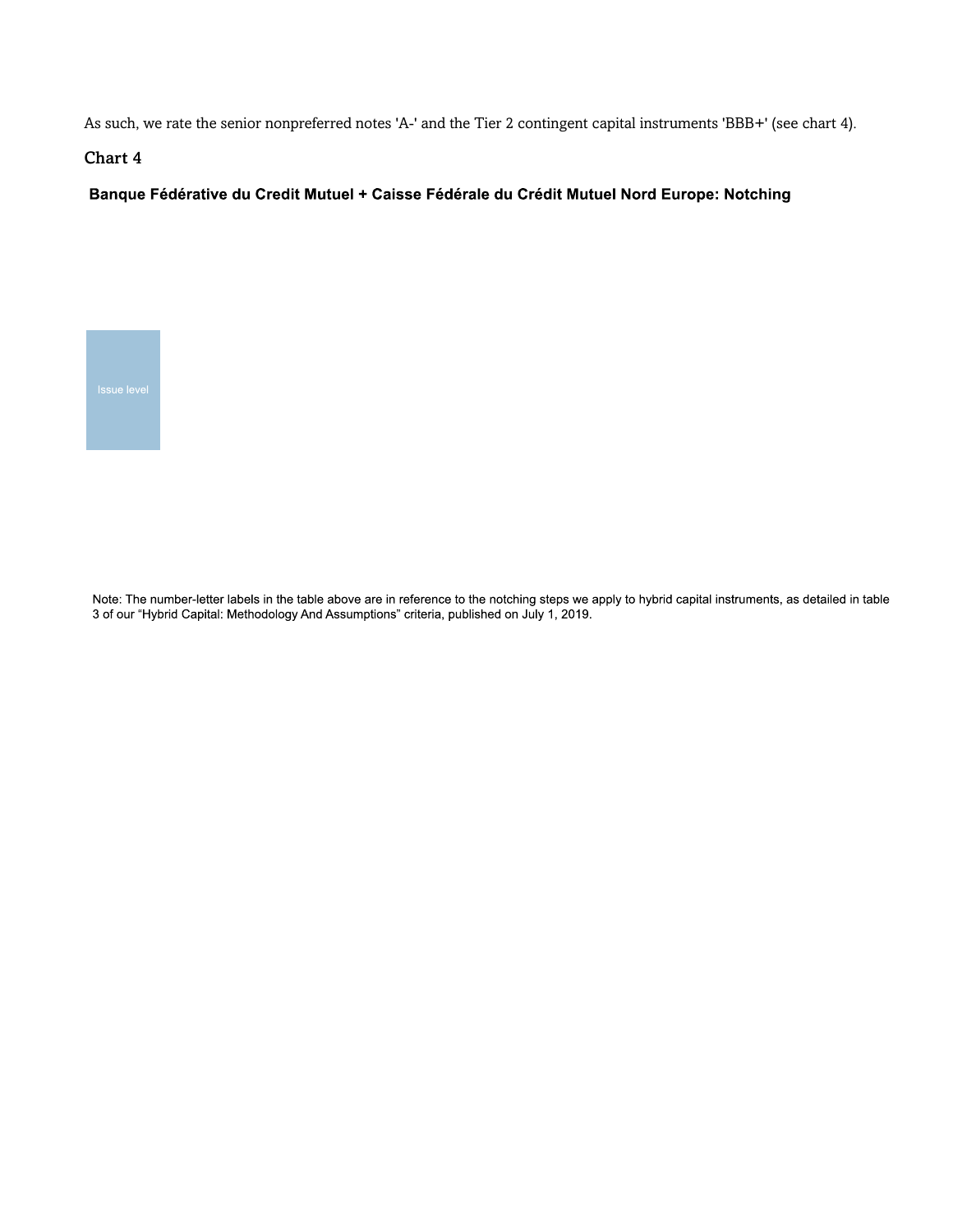- Criteria | Financial Institutions | Banks: Banking Industry Country Risk Assessment Methodology And Assumptions, Nov. 9, 2011
- Criteria | Financial Institutions | Banks: Banks: Rating Methodology And Assumptions, Nov. 9, 2011
- General Criteria: Use Of CreditWatch And Outlooks, Sept. 14, 2009
- Criteria | Financial Institutions | Banks: Commercial Paper I: Banks, March 23, 2004

| <b>Anchor Matrix</b>    |                          |                |       |                          |       |       |                              |                          |      |             |  |
|-------------------------|--------------------------|----------------|-------|--------------------------|-------|-------|------------------------------|--------------------------|------|-------------|--|
|                         | <b>Economic Risk</b>     |                |       |                          |       |       |                              |                          |      |             |  |
| Industry<br><b>Risk</b> | $\mathbf{1}$             | $\overline{2}$ | 3     | 4                        | 5     | 6     | 7                            | 8                        | 9    | 10          |  |
| $\mathbf{1}$            | a                        | a              | $a-$  | bbb+                     | bbb+  | bbb   | $\qquad \qquad \blacksquare$ | $\overline{\phantom{a}}$ | ۰    | ۰           |  |
| $\overline{2}$          | a                        | $a-$           | $a-$  | bbb+                     | bbb   | bbb   | bbb-                         | ۰                        | ٠    |             |  |
| 3                       | $a-$                     | $a-$           | bbb+  | bbb+                     | bbb   | bbb-  | bbb-                         | $bb+$                    | ۰    | ۰           |  |
| $\overline{4}$          | bbb+                     | bbb+           | bbb+  | bbb                      | bbb   | bbb-  | $bb+$                        | bb                       | bb   | -           |  |
| 5                       | bbb+                     | bbb            | bbb   | bbb                      | bbb-  | bbb-  | bb+                          | bb                       | bb-  | $b+$        |  |
| 6                       | bbb                      | bbb            | bbb-  | bbb-                     | bbb-  | $bb+$ | bb                           | bb                       | bb-  | $b+$        |  |
| $\overline{7}$          | $\overline{\phantom{a}}$ | bbb-           | bbb-  | $bb+$                    | $bb+$ | bb    | bb                           | bb-                      | $b+$ | $b+$        |  |
| 8                       | $\overline{\phantom{a}}$ | ۰              | $bb+$ | bb                       | bb    | bb    | bb-                          | bb-                      | b+   | b           |  |
| 9                       | ۰                        | ۰              | ۰     | bb                       | bb-   | bb-   | b+                           | $b+$                     | b+   | $\mathbf b$ |  |
| 10                      | ۰                        | ۰              |       | $\overline{\phantom{a}}$ | $b+$  | b+    | b+                           | b                        | b    | b-          |  |

|                                           | Ratings Detail (As Of November 25, 2019)* |                  |  |  |  |  |  |  |
|-------------------------------------------|-------------------------------------------|------------------|--|--|--|--|--|--|
| <b>Caisse Centrale du Credit Mutuel</b>   |                                           |                  |  |  |  |  |  |  |
| <b>Issuer Credit Rating</b>               |                                           | $A/Stable/A-1$   |  |  |  |  |  |  |
| <b>Resolution Counterparty Rating</b>     |                                           | $A+/-/-/A-1$     |  |  |  |  |  |  |
| Commercial Paper                          |                                           |                  |  |  |  |  |  |  |
| Local Currency                            |                                           | $A-1$            |  |  |  |  |  |  |
| Senior Unsecured                          |                                           | A                |  |  |  |  |  |  |
| <b>Issuer Credit Ratings History</b>      |                                           |                  |  |  |  |  |  |  |
| 12-Oct-2016                               | Foreign Currency                          | $A/Stable/A-1$   |  |  |  |  |  |  |
| 29-Apr-2014                               |                                           | A/Negative/A-1   |  |  |  |  |  |  |
| 20-Jun-2013                               |                                           | $A/Stable/A-1$   |  |  |  |  |  |  |
| 12-Oct-2016                               | Local Currency                            | $A/Stable/A-1$   |  |  |  |  |  |  |
| 29-Apr-2014                               |                                           | A/Negative/A-1   |  |  |  |  |  |  |
| 20-Jun-2013                               |                                           | $A/Stable/A-1$   |  |  |  |  |  |  |
| <b>Sovereign Rating</b>                   |                                           |                  |  |  |  |  |  |  |
| France                                    |                                           | $AA/Stable/A-1+$ |  |  |  |  |  |  |
| <b>Related Entities</b>                   |                                           |                  |  |  |  |  |  |  |
| <b>Banque Federative du Credit Mutuel</b> |                                           |                  |  |  |  |  |  |  |
| <b>Issuer Credit Rating</b>               |                                           | $A/S$ table/A-1  |  |  |  |  |  |  |
| <b>Resolution Counterparty Rating</b>     |                                           | $A+/-/-/A-1$     |  |  |  |  |  |  |
|                                           |                                           |                  |  |  |  |  |  |  |

.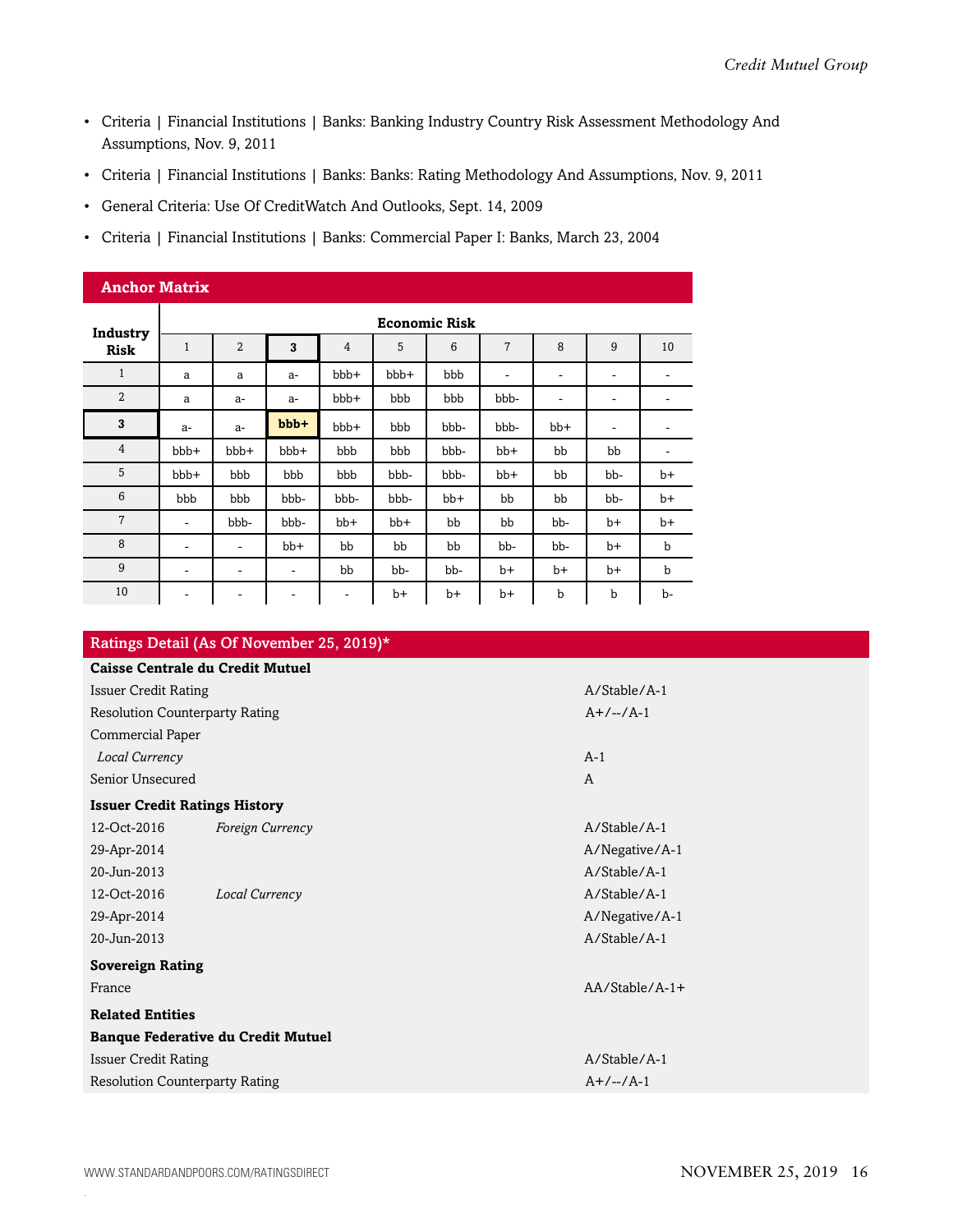| Ratings Detail (As Of November 25, 2019)*(cont.)                |                |  |  |  |  |  |
|-----------------------------------------------------------------|----------------|--|--|--|--|--|
| <b>Commercial Paper</b>                                         |                |  |  |  |  |  |
| Local Currency                                                  | $A-1$          |  |  |  |  |  |
| <b>Junior Subordinated</b>                                      | BBB-           |  |  |  |  |  |
| Senior Subordinated                                             | A-             |  |  |  |  |  |
| Senior Unsecured                                                | A              |  |  |  |  |  |
| Senior Unsecured                                                | $A-1$          |  |  |  |  |  |
| Senior Unsecured                                                | $A/A-1$        |  |  |  |  |  |
| Subordinated                                                    | BBB+           |  |  |  |  |  |
| Caisse Federale du Credit Mutuel Antilles-Guyane                |                |  |  |  |  |  |
| <b>Issuer Credit Rating</b>                                     | A/Stable/A-1   |  |  |  |  |  |
| <b>Resolution Counterparty Rating</b>                           | $A+/-/A-1$     |  |  |  |  |  |
| <b>Commercial Paper</b>                                         |                |  |  |  |  |  |
| Local Currency                                                  | $A-1$          |  |  |  |  |  |
| Caisse Federale du Credit Mutuel de Maine-Anjou Basse Normandie |                |  |  |  |  |  |
| <b>Issuer Credit Rating</b>                                     | A/Stable/A-1   |  |  |  |  |  |
| <b>Resolution Counterparty Rating</b>                           | $A+/-/A-1$     |  |  |  |  |  |
| <b>Commercial Paper</b>                                         |                |  |  |  |  |  |
| Local Currency                                                  | $A-1$          |  |  |  |  |  |
| Senior Unsecured                                                | A              |  |  |  |  |  |
| Caisse Federale du Credit Mutuel Nord Europe                    |                |  |  |  |  |  |
| <b>Issuer Credit Rating</b>                                     | A/Stable/A-1   |  |  |  |  |  |
| <b>Resolution Counterparty Rating</b>                           | $A+/-/A-1$     |  |  |  |  |  |
| Commercial Paper                                                |                |  |  |  |  |  |
| Local Currency                                                  | $A-1$          |  |  |  |  |  |
| Junior Subordinated                                             | BBB-           |  |  |  |  |  |
| Senior Unsecured                                                | A              |  |  |  |  |  |
| Subordinated                                                    | BBB+           |  |  |  |  |  |
| Caisse Federale du Credit Mutuel Ocean                          |                |  |  |  |  |  |
| <b>Issuer Credit Rating</b>                                     | A/Stable/A-1   |  |  |  |  |  |
| <b>Resolution Counterparty Rating</b>                           | $A+/-/-/A-1$   |  |  |  |  |  |
| Commercial Paper                                                |                |  |  |  |  |  |
| Local Currency                                                  | $A-1$          |  |  |  |  |  |
| Senior Unsecured                                                | A              |  |  |  |  |  |
| <b>Credit Industriel et Commercial</b>                          |                |  |  |  |  |  |
| <b>Issuer Credit Rating</b>                                     | $A/Stable/A-1$ |  |  |  |  |  |
| <b>Resolution Counterparty Rating</b>                           | $A+/-/A-1$     |  |  |  |  |  |
| Commercial Paper                                                |                |  |  |  |  |  |
| Local Currency                                                  | $A-1$          |  |  |  |  |  |
| Senior Unsecured                                                | A              |  |  |  |  |  |
| Short-Term Debt                                                 | $A-1$          |  |  |  |  |  |
| Credit Industriel et Commercial, New York Branch                |                |  |  |  |  |  |
| Commercial Paper                                                |                |  |  |  |  |  |
| Local Currency                                                  | $A-1$          |  |  |  |  |  |
|                                                                 |                |  |  |  |  |  |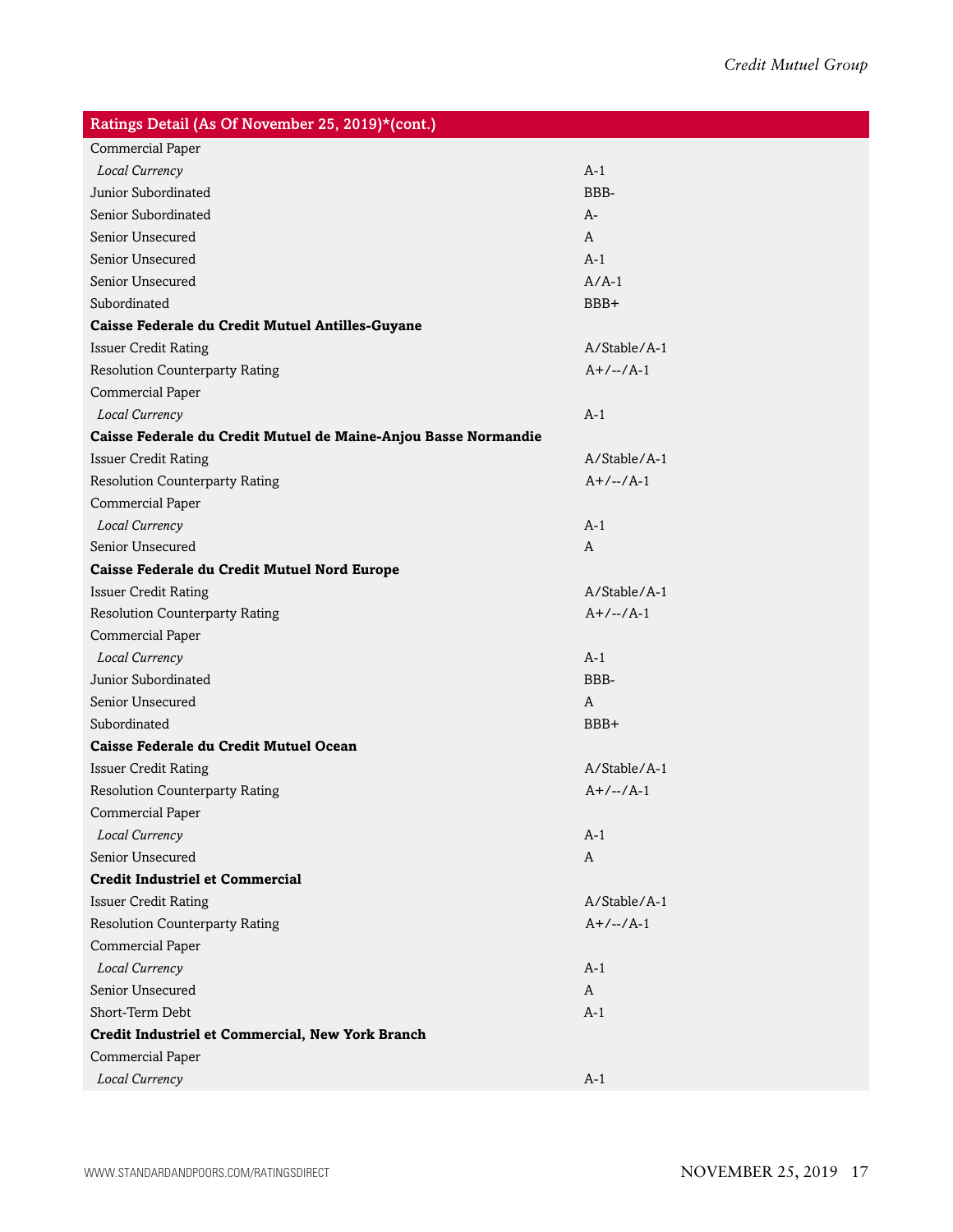## Ratings Detail (As Of November 25, 2019)\*(cont.)

## **Credit Mutuel-CIC Home Loan SFH**

## Senior Secured AAA/Stable

\*Unless otherwise noted, all ratings in this report are global scale ratings. S&P Global Ratings' credit ratings on the global scale are comparable across countries. S&P Global Ratings' credit ratings on a national scale are relative to obligors or obligations within that specific country. Issue and debt ratings could include debt guaranteed by another entity, and rated debt that an entity guarantees.